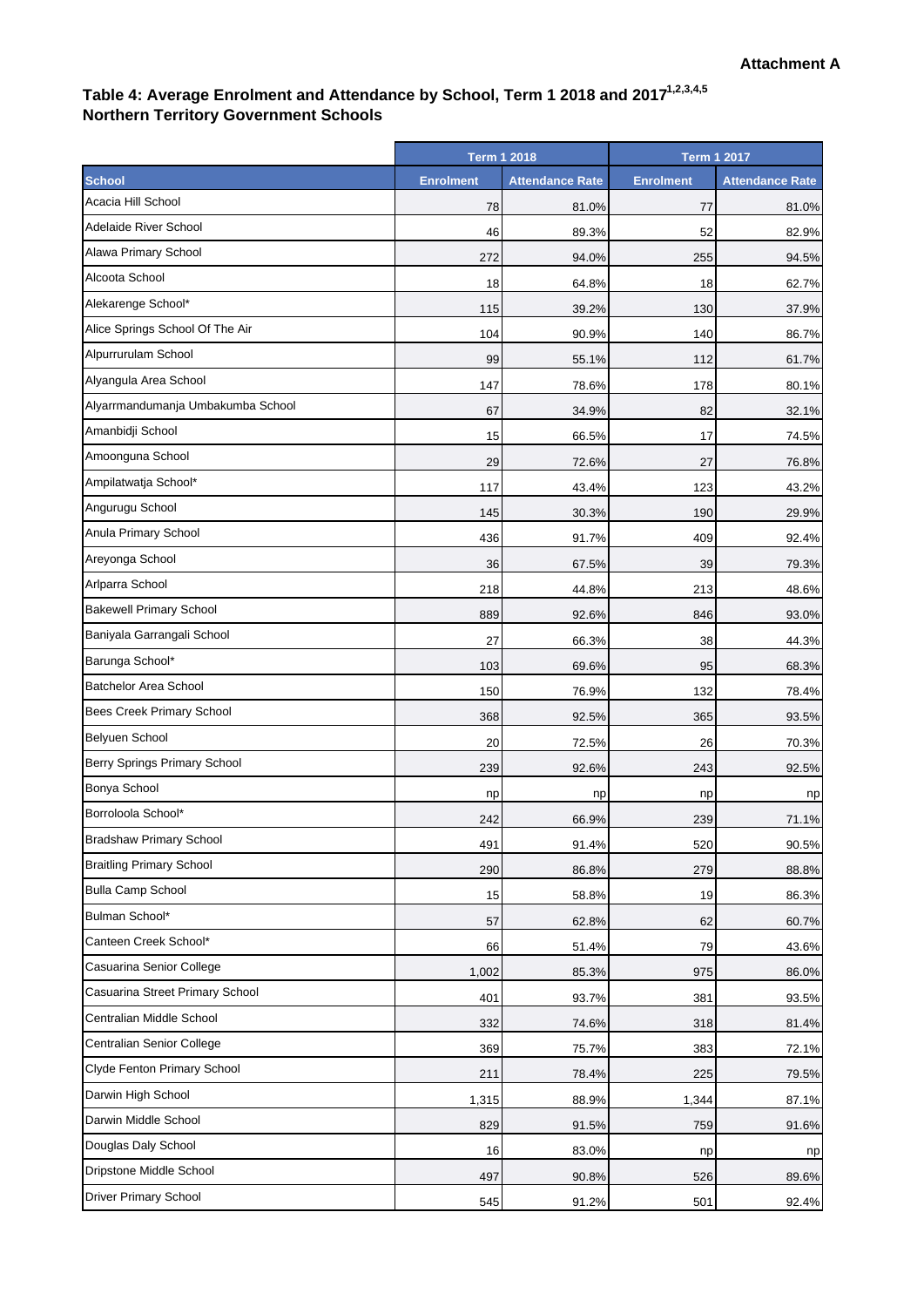## **Attachment A**

|                                | <b>Term 1 2018</b> |                        | <b>Term 1 2017</b> |                        |
|--------------------------------|--------------------|------------------------|--------------------|------------------------|
| <b>School</b>                  | <b>Enrolment</b>   | <b>Attendance Rate</b> | <b>Enrolment</b>   | <b>Attendance Rate</b> |
| Dundee Beach School            | 21                 | 88.6%                  | 22                 | 90.0%                  |
| <b>Durack Primary School</b>   | 493                | 94.0%                  | 492                | 94.3%                  |
| Elliott School*                | 69                 | 69.9%                  | 87                 | 77.1%                  |
| Epenarra School*               | 52                 | 45.8%                  | 37                 | 49.2%                  |
| <b>Finke School</b>            | 29                 | 65.2%                  | 34                 | 70.2%                  |
| <b>Forrest Parade School</b>   | 72                 | 88.5%                  | 61                 | 88.3%                  |
| Gapuwiyak School               | 219                | 44.2%                  | 240                | 47.5%                  |
| Gillen Primary School          | 248                | 79.3%                  | 270                | 83.9%                  |
| Girraween Primary School       | 498                | 93.8%                  | 527                | 93.8%                  |
| <b>Gray Primary School</b>     | 368                | 89.9%                  | 384                | 89.4%                  |
| Gunbalanya School              | 313                | 58.7%                  | 301                | 50.3%                  |
| <b>Haasts Bluff School</b>     | 30                 | 64.8%                  | 37                 | 67.3%                  |
| Harts Range School             | 71                 | 49.6%                  | 71                 | 71.5%                  |
| Henbury School                 | 131                | 85.7%                  | 114                | 84.9%                  |
| Howard Springs Primary School  | 267                | 89.9%                  | 281                | 90.1%                  |
| Humpty Doo Primary School      | 406                | 90.9%                  | 407                | 89.6%                  |
| Imanpa School                  | 13                 | 80.4%                  | 19                 | 63.8%                  |
| Jabiru Area School             | 224                | 80.6%                  | 251                | 78.9%                  |
| Jilkminggan School*            | 86                 | 64.9%                  | 92                 | 58.6%                  |
| Jingili Primary School         | 340                | 93.0%                  | 325                | 93.3%                  |
| Kalkaringi School*             | 169                | 65.8%                  | 165                | 56.0%                  |
| Karama Primary School          | 199                | 84.4%                  | 196                | 89.7%                  |
| Katherine High School          | 653                | 67.9%                  | 622                | 70.6%                  |
| Katherine School Of The Air    | 141                | 0.0%                   | 163                | 0.0%                   |
| Katherine South Primary School | 394                | 87.5%                  | 394                | 89.1%                  |
| Kiana School                   | np                 | np                     | 14                 | 70.1%                  |
| Kintore Street School          | 53                 | 75.4%                  | 44                 | 82.1%                  |
| Lajamanu School                | 212                | 51.2%                  | 229                | 55.1%                  |
| Laramba School                 | 67                 | 72.7%                  | 60                 | 73.7%                  |
| Larapinta Primary School       | 392                | 89.7%                  | 353                | 90.0%                  |
| Larrakeyah Primary School      | 493                | 92.7%                  | 483                | 93.4%                  |
| Leanyer Primary School         | 574                | 92.1%                  | 593                | 92.8%                  |
| Ludmilla Primary School        | 94                 | 80.4%                  | 88                 | 83.4%                  |
| MacFarlane Primary School      | 223                | 74.0%                  | 242                | 78.4%                  |
| <b>Malak Primary School</b>    | 232                | 87.2%                  | 257                | 88.4%                  |
| Malak Re-engagement Centre     | 71                 | 43.0%                  |                    |                        |
| Mamaruni School                | 67                 | 46.4%                  | 67                 | 56.9%                  |
| Maningrida College             | 658                | 50.3%                  | 705                | 54.1%                  |
| Manunda Terrace Primary School | 175                | 85.3%                  | 169                | 88.9%                  |
| Manyallaluk School             | 25                 | 62.3%                  | 20                 | 65.8%                  |
| Mataranka School               | 31                 | 84.0%                  | 40                 | 86.2%                  |
| Mbunghara School               |                    |                        |                    |                        |
|                                | np                 | np                     | np                 | np                     |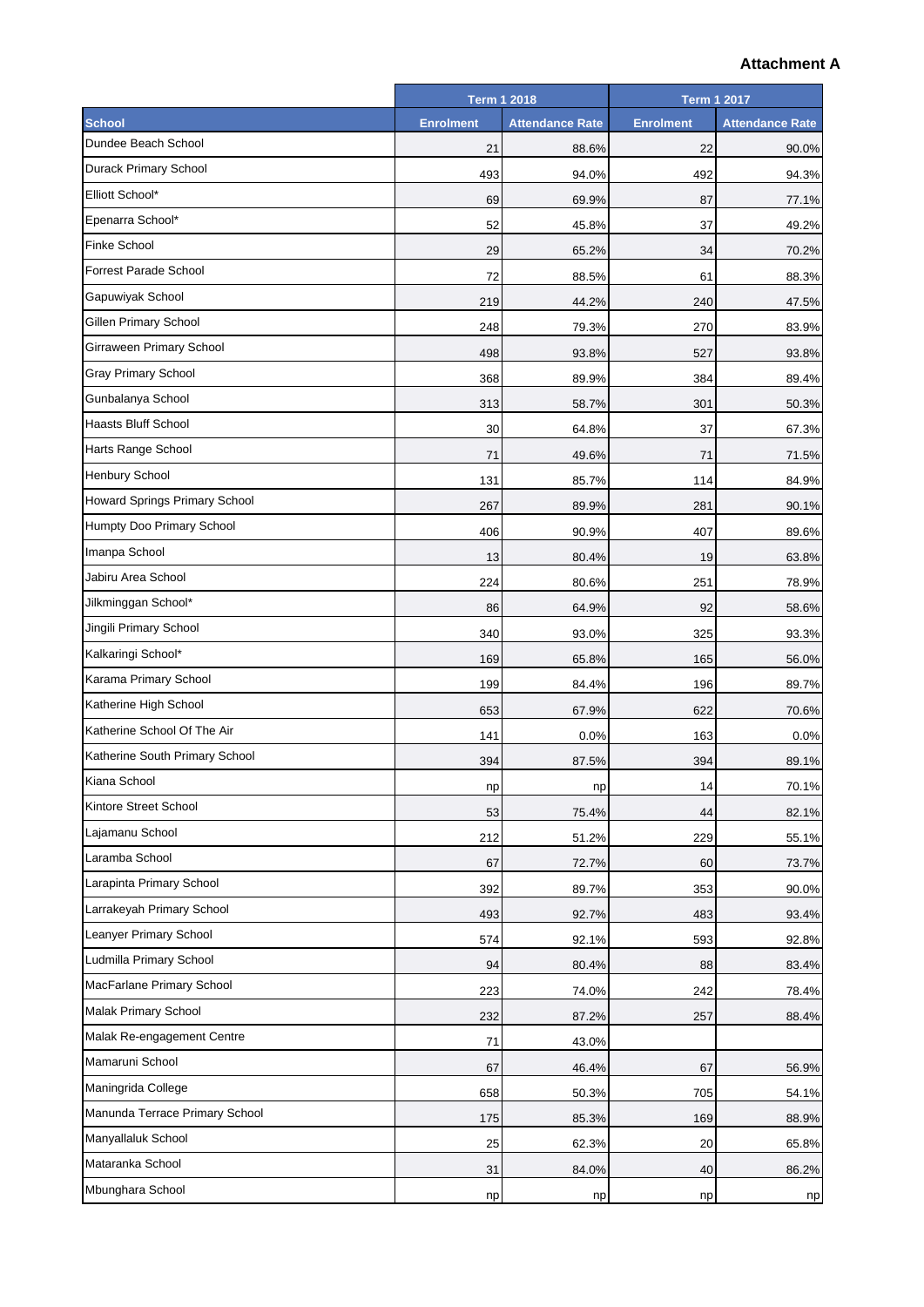## **Attachment A**

|                                                 |                           | <b>Term 1 2018</b> |                        | <b>Term 1 2017</b> |                        |
|-------------------------------------------------|---------------------------|--------------------|------------------------|--------------------|------------------------|
| <b>School</b>                                   |                           | <b>Enrolment</b>   | <b>Attendance Rate</b> | <b>Enrolment</b>   | <b>Attendance Rate</b> |
| Middle Point School                             |                           | 17                 | 85.7%                  | 28                 | 89.9%                  |
| Milikapiti School                               |                           | 66                 | 71.6%                  | 74                 | 75.1%                  |
| Milingimbi School                               |                           | 401                | 43.5%                  | 420                | 45.3%                  |
| Millner Primary School                          |                           | 197                | 86.2%                  | 203                | 82.7%                  |
| Milyakburra School                              |                           | 23                 | 48.1%                  | 36                 | 42.3%                  |
| Minyerri School                                 |                           | 155                | 68.4%                  | 146                | 71.6%                  |
| Moil Primary School                             |                           | 223                | 87.0%                  | 250                | 90.4%                  |
| Moulden Primary School                          |                           | 311                | 81.0%                  | 360                | 84.5%                  |
| Mount Allan School                              |                           | 70                 | 61.4%                  | 78                 | 70.7%                  |
| Mulga Bore School                               |                           | 16                 | 48.8%                  | 23                 | 34.4%                  |
| Murray Downs School                             |                           | 12                 | 68.5%                  | 21                 | 61.2%                  |
| Mutitjulu School*                               |                           | 45                 | 61.3%                  | 37                 | 44.1%                  |
| Nakara Primary School                           |                           | 589                | 92.0%                  | 591                | 92.6%                  |
| Nemarluk School                                 |                           | 155                | 86.2%                  | 143                | 87.1%                  |
| <b>Neutral Junction School</b>                  |                           | 28                 | 61.9%                  | 28                 | 62.1%                  |
| Newcastle Waters School                         |                           | 17                 | 78.9%                  | 13                 | 79.5%                  |
| Nganambala School                               |                           | 30                 | 62.7%                  | 29                 | 59.0%                  |
| Nganmarriyanga School                           |                           | 174                | 56.4%                  | 154                | 53.2%                  |
| Ngukurr School                                  |                           | 303                | 64.2%                  | 324                | 67.0%                  |
| Nhulunbuy High School                           |                           | 301                | 82.4%                  | 272                | 80.2%                  |
| Nhulunbuy Primary School                        |                           | 424                | 86.2%                  | 430                | 86.0%                  |
| Nightcliff Middle School                        |                           | 292                | 89.5%                  | 251                | 89.0%                  |
| <b>Nightcliff Primary School</b>                |                           | 613                | 90.2%                  | 589                | 91.9%                  |
| Northern Territory School of Distance Education |                           | 349                | 100.0%                 | 342                | 100.0%                 |
| Ntaria School                                   |                           | 188                | 57.1%                  | 192                | 71.1%                  |
| Numbulwar School                                |                           | 185                | 56.6%                  | 171                | 56.5%                  |
| Nyirripi School                                 |                           | 27                 | 56.7%                  | 35                 | 55.0%                  |
|                                                 | Palmerston Senior College |                    | 480                    | 81.8%              |                        |
| Palmerston College                              | Rosebery Middle School    |                    | 1,145<br>84.3%         | 628                | 87.8%                  |
| Papunya School*                                 |                           | 143                | 48.4%                  | 149                | 55.0%                  |
| Parap Primary School                            |                           | 525                | 93.4%                  | 537                | 94.1%                  |
| Peppimenarti School                             |                           | 49                 | 75.7%                  | 36                 | 88.7%                  |
| Pigeon Hole School                              |                           | 25                 | 70.7%                  | 27                 | 72.4%                  |
| Pine Creek School                               |                           | 32                 | 70.9%                  | 42                 | 58.5%                  |
| Pularumpi School                                |                           | 62                 | 80.9%                  | 49                 | 85.5%                  |
| Ramingining School*                             |                           | 304                | 62.0%                  | 309                | 61.5%                  |
| Robinson River School                           |                           | 60                 | 68.8%                  | 51                 | 84.9%                  |
| Rockhampton Downs School                        |                           | 31                 | 64.1%                  | 16                 | 81.0%                  |
| Rosebery Primary School                         |                           | 590                | 91.8%                  | 575                | 92.4%                  |
| Ross Park Primary School                        |                           | 506                | 93.3%                  | 499                | 93.9%                  |
| Sadadeen Primary School                         |                           |                    |                        |                    |                        |
| Sanderson Middle School                         |                           | 249                | 73.8%                  | 260                | 66.5%                  |
|                                                 |                           | 396                | 86.0%                  | 393                | 88.2%                  |